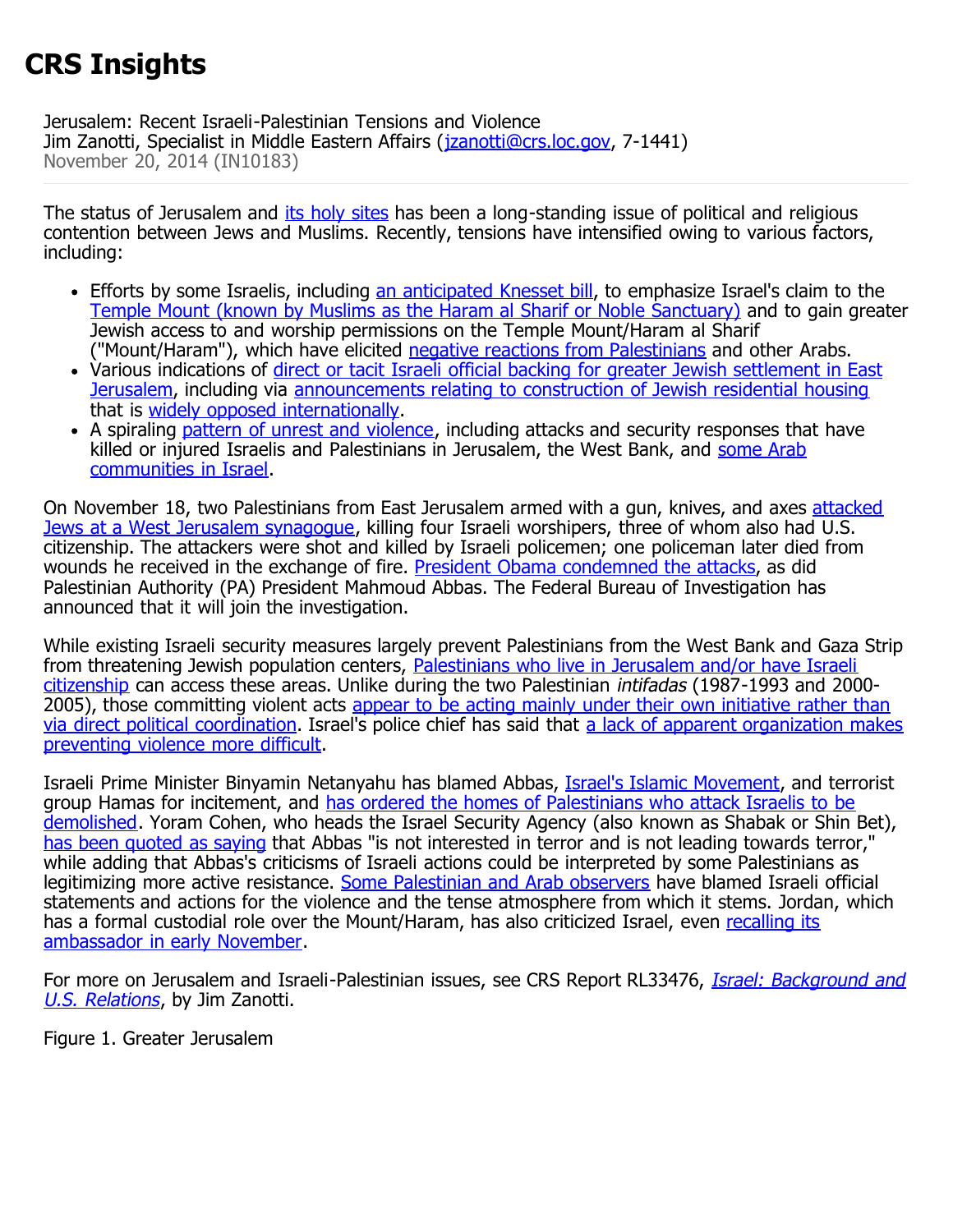

**Note:** All locations and lines are approximate.





**Note:** All locations and lines are approximate.

The Mount/Haram "Status Quo" and Recent Developments

Notwithstanding Israel's takeover and unilateral annexation of East Jerusalem as a result of the June 1967 Arab-Israeli War, it allowed the Jordanian waqf (or Islamic custodial trust) that had been administering the Mount/Haram and its holy sites before the war to continue doing so, and established a "status quo" arrangement that has been Israel's proclaimed policy since then. [Under the](http://www.ir-amim.org.il/sites/default/files/Dangerous%20Liaison_0.pdf#page=12) [arrangement](http://www.ir-amim.org.il/sites/default/files/Dangerous%20Liaison_0.pdf#page=12), Muslims can access the Mount/Haram and worship there, while Jews and other non-Muslims are permitted limited access but not permitted to worship. Jewish worship is permitted at the